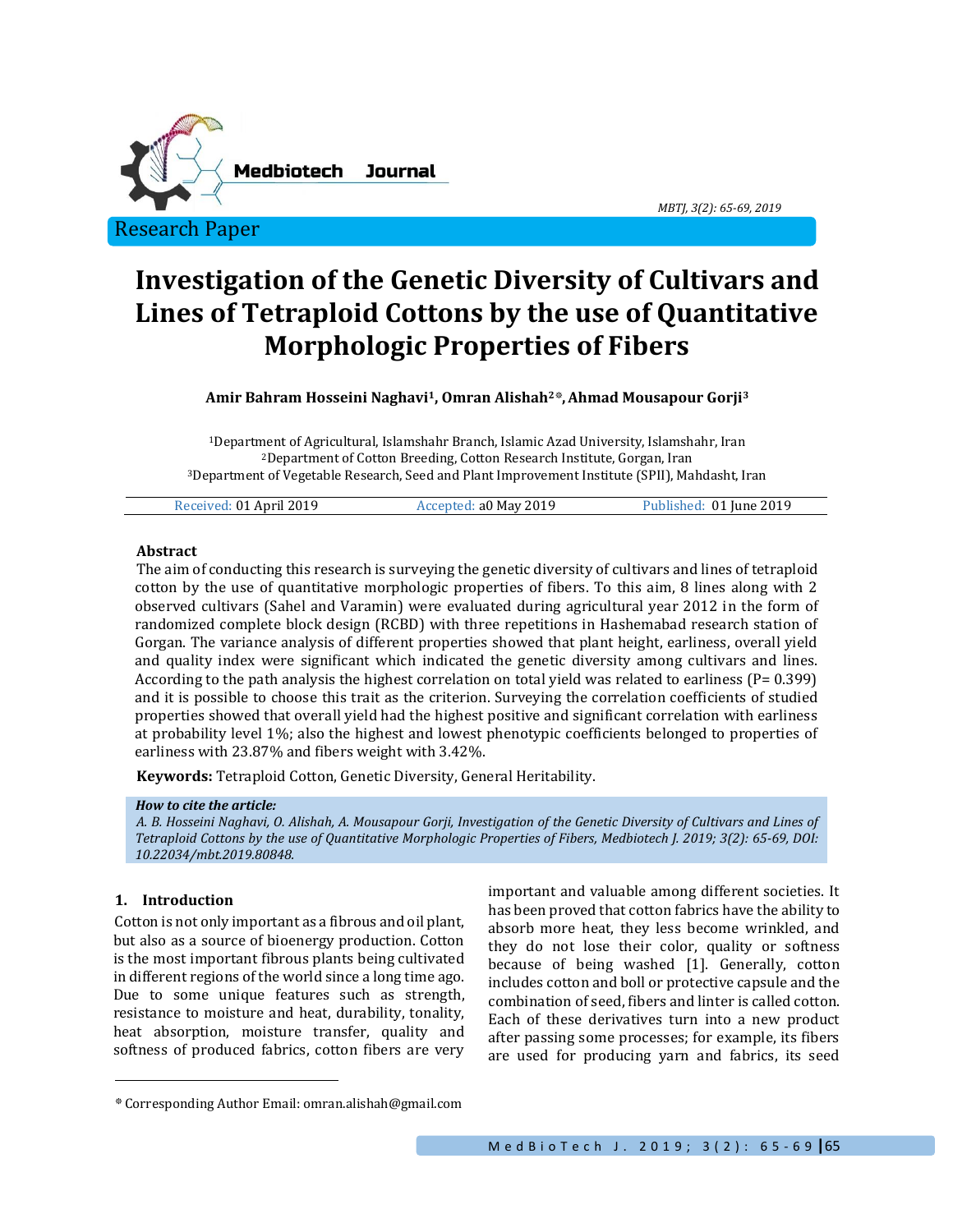including cottonseed kernel and cottonseed hull; the first one used for making soap, glycerin, oil, animal feed, and the second one is used for making furfuryl alcohol and ethanol. Linter is used for making flooring, plastics, paint etc. Boll skin is used for making three-layer wood, alcohol, paperboard and paper. Practically, in each ton of fibers around 1750 kg seed is produced and around 50% is used for cultivating in the next year. Cottonseed includes 50% extractable oil and 22% protein [2]. 55 to 65% of cotton weight is the seed and averagely, from producing 100 kg fibers, 170 kg cottonseed is achieved. Cottonseed consists of the following components: linter (around 6.1%), coat (27.1%), crude oil (15.6%), biomass (45.2%) and other materials (6%). Nowadays cotton is both important in terms of textile industry and food industry and it is among the 5 important oil plants in the world and around 8% of globally consumed oil is provided by the cotton. It has been more than one century that mankind uses cottonseed oil as an edible substance. Cottonseed oil is used in different products such as edible oils, margarine, soap, and different types of plastics. In addition to hull, flour, and grout, cottonseed is also used for human feed and animal feed but due to the existence of some natural toxins such as gossypol and cyclopropenoid fatty acids in the cottonseed its usage is limited [1]. Around 5% of produced cottonseed is used for cultivation and the rest is used in the oil factories. 50% of value of cottonseed is related to its oil and 30 to 35% of it is related to its biomass. Crude oil existing in the cottonseed is brown and similar to olive oil it includes 45 to 50% oleic acid, 25 to 30% linoleic acid, 20 to 25% palmitic acid and stearic acid used in margarine factories and soap factories. Cottonseed flour includes a considerable amount of protein and it could be used for bakery. Cottonseed biomass is also one of the best nutrients for feeding dairy cows. In addition to economic importance, cotton also has an effective role in progress of new sciences and technologies as the model plant for biological studies (evaluating the genome size evolution, polyploidization in plants and interpreting cellular processes; and this plant is still at the center of attention of scholars [3]. Cotton is a dicot, phanerogam, from the family Malvaceae and genus gossypium. Genus Gossypium was firstly detected and named by Linneaus in the middle of  $18<sup>th</sup>$  century. First botanist researchers have provided many different ideas about the cotton family and in further researches they put it in family Malvaceae or Bombacaceae, tribe Gossypieae or Hibisceae and gender Gossypium. Cotton is a shrub, naturally a perennial, self-pollinated plant with unlimited

growth. Its wild species are perennial and its crop species are annual and usually neutral to photoperiod. This plant is cultivated in tropical and subtropical regions and in more than 70 countries in the latitudes of 36 degrees South latitude to 47 degrees north latitude. Cotton is very sensitive to water-deficit stress; in a way that its flowers and young bolls fall under water-deficit stress and some environmental tensions. With the beginning of sympodial phase of cotton the monopodial growth decreases. Also, it is possible that during the growth and development of boll, the speed of monopodial growth and flowering decreases and the fall increases; thus the aim of conducting this research is surveying the genetic diversity of cultivars and lines of tetraploid cotton by the use of quantitative morphologic features of fibers.

## **2. Methodology**

In this test, 8 lines of cotton along with two observed cultivars (Varamin and Sahel) were cultivated in the form of RCBD with 4 repetitions in Hashemabad research station of Gorgan. At the research implementation stage, the land plowed during the first days of January 2012 and by the use of disk operation during the first days of April 2012, the land was ready for cultivation. Based on soil test, the required amount of nitrogen, phosphate and potassium fertilizers were added to the land. For removing the weeds, Trifluralin herbicides of 2.5 liters per hectare was added before planting the seeds and it was mixed with the soil by the use of disk. The cropping pattern included each area including six 6-meter rows, with 80 centimeters distance between rows and 20 centimeters distance between cotton plants. During the growth season irrigation, fertilization, removing weeds and controlling pests were conducted on the area according to the standards of Cotton Research Institute of Iran; and properties of overall yield, earliness (from the ratio of first harvesting yield to the overall yield the total sum of first and second harvest is achieved), height and boll weight were written down. For measuring the amount of boll in plants, before the first harvest, 5 plants were randomly chosen from each area and the number of bolls was counted and they were reported based on the number of bolls in each plant. Also, the average plant height (centimeters) was calculated for these 5 plants. For measuring the boll weight, before 1<sup>st</sup> harvest, 30 bolls were randomly chosen from each line and the total cotton weight based on gram was written down. After separating the seed from cotton, the lint percentage of fibers (ratio of fibers weight to cottonseed weight) was determined. Table 1 shows quantitative properties of fibers.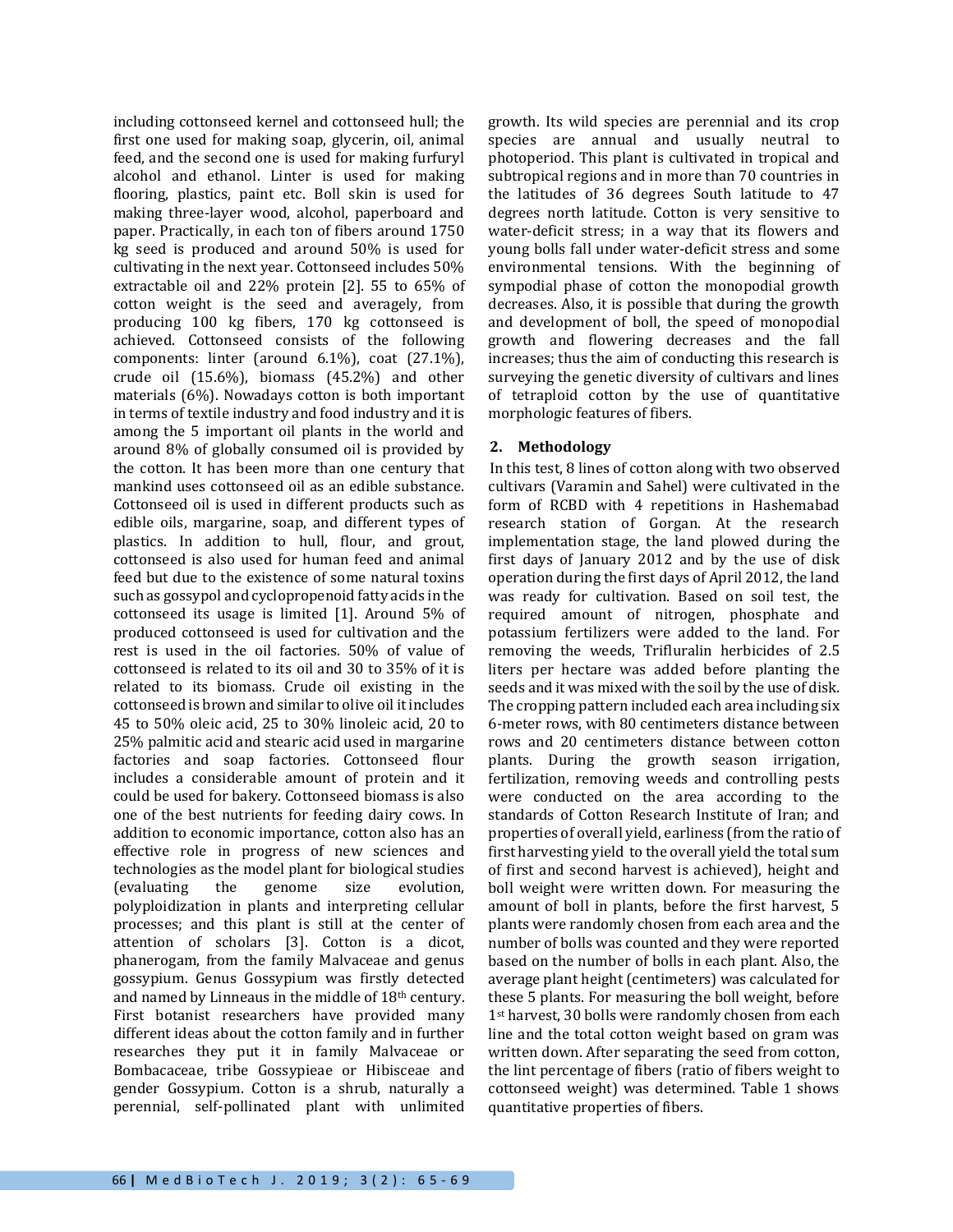| Table 1. Quantitative properties of Sahel cotton cultivar. |  |  |
|------------------------------------------------------------|--|--|
|------------------------------------------------------------|--|--|

| <b>Yield (Cotton)</b> | 4500kg/hectare    |
|-----------------------|-------------------|
| <b>Boll weight</b>    | 6-7 grams         |
| <b>Fibers length</b>  | 30-31 millimeters |
| Weight of 100 seeds   | $10-10.5$ grams   |
| <b>Fibers length</b>  | 30-31 millimeters |

The mean square of observations in each area in each repetition was used for the statistical analyses; then the variance analysis of properties was conducted; and Pearson correlation was used for surveying the data correlation. In all analyses the significance level was p<0.05.

### **3. Results**

Results achieved from the variance analysis of studied properties are shown in table 1 and 2. Variance analysis table showed that there was a significant difference between cultivars and lines for most studies properties such as (cotton weight, fibers weight, seed weight, earliness, boll weight, plant height, 1<sup>st</sup> harvest, 2<sup>nd</sup> harvest and overall yield) at probability level 1%. In terms of number of bolls there was no significant difference between cultivars and lines. Regarding the significant difference between most surveyed properties at statistical level 1% it could be said that the surveyed cultivars and lines have a good genetic diversity. Breeders' success in breeding appropriate cultivars depends on the diversity of crops and their wild relatives. According to calculation of percentage of coefficient of variation, the highest coefficient of variation belonged to properties of 2nd harvest (25.72%) and number of bolls (19.85%); high coefficient of variation indicates the existence of environmental effects along with genetic factors of plant and high diversity in the properties. Lowest coefficient of variation belonged to cotton weight (4.82%). Existence of coefficient of variation (C.V) for the breeders means error based on the mean percentage of test which indicates that the less the test coefficient of variation, the more accurate the test; because, it has less test error and vice versa, the more the coefficient of variation the less accurate the test and the bigger the test error.

Results of correlation analysis between variables are shown in table 3. The highest simple positive and significant correlation of boll weight at statistical probability level 1% belonged to overall yield (r= 0.427\*\*) and at probability level 5% the highest positive and significant correlation was observed between boll weight and other properties of seed weight ( $r= 0.857$ <sup>\*</sup>), and quality index ( $r= 0.330$ <sup>\*</sup>). Overall yield had the highest positive and significant correlation with boll weight  $(r= 0.427^{**})$  at probability level 1% and also had a negative and significant correlation with seed weight  $(r= -0.428^{**})$ at probability level 1%. The highest positive and significant correlation at probability level 1% was observed in plant height.

**Table 2.** Variance analysis of surveyed quantitative properties for tetraploid cotton cultivars.

|                        |                         |                       | <b>Mean Squares (MS)</b>         |                       |           |                         |                                                |                                        |  |  |
|------------------------|-------------------------|-----------------------|----------------------------------|-----------------------|-----------|-------------------------|------------------------------------------------|----------------------------------------|--|--|
| Source of<br>variation | ð<br>freedom<br>Degrees | weight<br>Cotton<br>ු | Ħ<br>ers<br>veigh<br>(gr)<br>Eib | Seed<br>weigh<br>(gr) | Earliness | weight<br>Boll<br>$\Xi$ | vest<br>ω<br>har<br>ౚ<br>⋍<br><u>Rg</u><br>1st | ť<br>2 <sup>nd</sup><br>ධ<br>har<br>ෂී |  |  |
| Block                  |                         | 36.37 <sup>n.s</sup>  | 2.49 <sub>n.s</sub>              | $25.83$ n.s           | 523.37**  | 0.03 <sub>n.s</sub>     | 1532334.04**                                   | 475890.79*                             |  |  |
| Treatment              | 9                       | 805.80**              | 249.76**                         | 318.05**              | 985.25**  | $0.85**$                | 2038101.32**                                   | 1078758.31**                           |  |  |
| Test error             | 27                      | 74.68                 | 19.20                            | 44.86                 | 85.37     | 0.09                    | 171350.25                                      | 124639.19                              |  |  |
| %CV                    |                         | 4.82                  | 6.76                             | 5.86                  | 14.71     | 4.90                    | 17.15                                          | 25.72                                  |  |  |

\*, \*\*, and ns. Are significant at probability level 5%, 1% and non-significant, respectively.

**Table 3.** The rest of table of variance analysis of surveyed quantitative properties of tetraploid cotton cultivars.

|                        | ਰੁ<br>ัธ<br>es<br>freedom<br>Degree |                                     | Mean squares (MS)   |                               |                                     |  |  |  |
|------------------------|-------------------------------------|-------------------------------------|---------------------|-------------------------------|-------------------------------------|--|--|--|
| Source of<br>variation |                                     | eral<br>ರ<br>ھ<br>ு<br>⋗<br>≏<br>ෂී | heigh<br>Plant<br>Έ | த<br>ð<br>olls<br>Ó<br>z<br>ء | $\mathcal{S}_0$<br>Quality<br>index |  |  |  |
| Block                  | 3                                   | 702944.16*                          | 265.89*             | 55.07n.s                      | 31764788*                           |  |  |  |
| Treatment              | q                                   | 455852.48**                         | 662.48**            | 9.27 <sub>n.s</sub>           | 44868518.10**                       |  |  |  |
| Test error             | 27                                  | 100485.76                           | 90.40               | 16.13                         | 9321057.60                          |  |  |  |
| %CV                    |                                     | 8.37                                | 7.73                | 19.85                         | 14.13                               |  |  |  |

\*, \*\*, and ns. Are significant at probability level 5%, 1% and non-significant, respectively.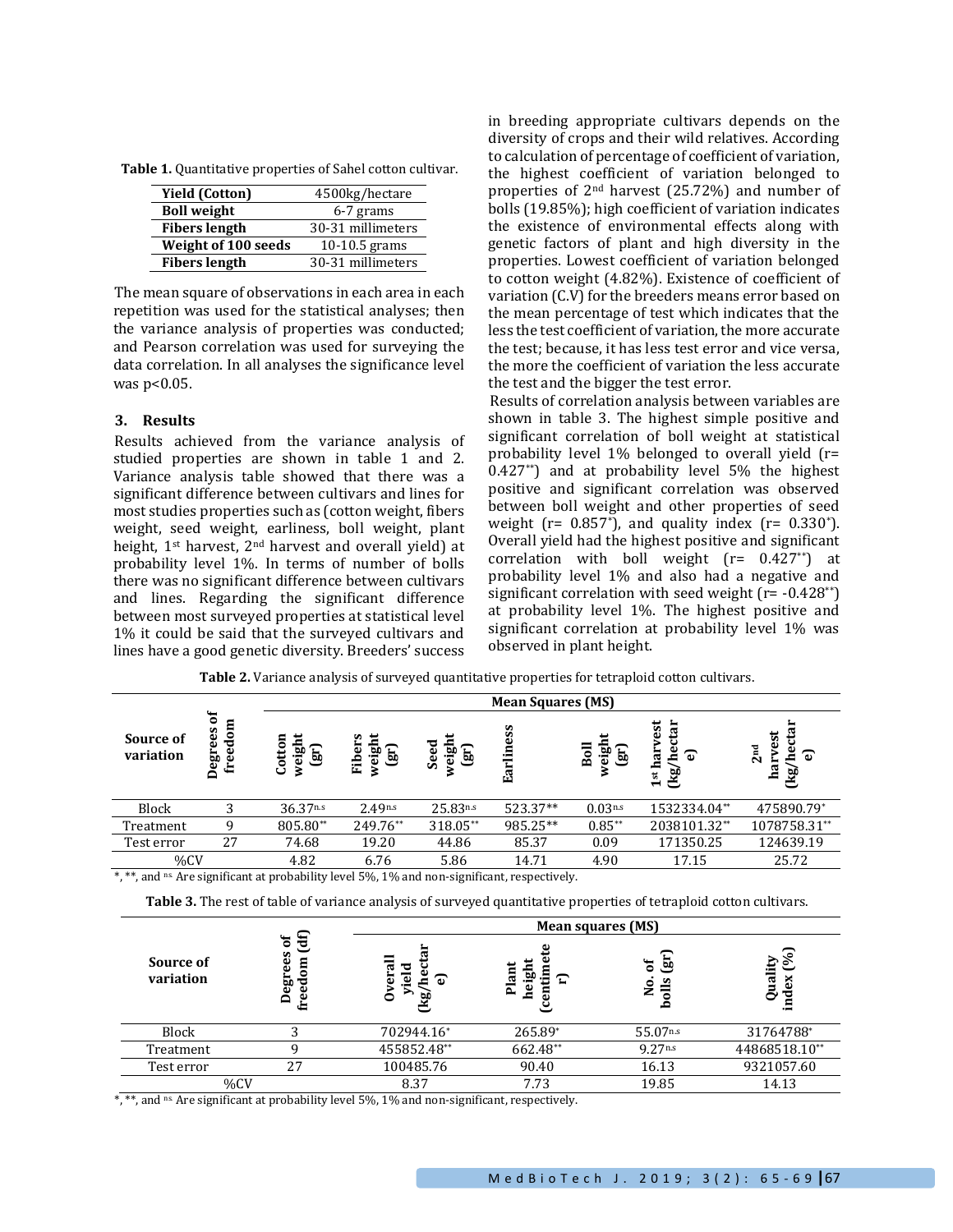**Table 4.** Simple correlation between quantitative properties of cultivars and lines of tetraploid cotton.

|                      | centage<br>Lint<br>per | weight<br>Boll | ರ<br>yiel<br><b>Dverall</b> | height<br>Plant | s<br>boll<br>ัธ<br>$\mathbf{\hat{z}}$ | Quality<br>index | Earliness |
|----------------------|------------------------|----------------|-----------------------------|-----------------|---------------------------------------|------------------|-----------|
| Lint percentage      | 1.000                  |                |                             |                 |                                       |                  |           |
| <b>Boll weight</b>   | 0.197                  | 1.000          |                             |                 |                                       |                  |           |
| Overall vield        | 0.031                  | $0.427**$      | 1.000                       |                 |                                       |                  |           |
| <b>Plant height</b>  | $-0.392*$              | $-0.059$       | 0.136                       | 1.000           |                                       |                  |           |
| No of bolls          | 0.063                  | $-0.133$       | 0.108                       | $-0.191$        | 1.000                                 |                  |           |
| <b>Quality index</b> | $-0.193$               | $0.330*$       | $-0.047$                    | 0.189           | $-0.210$                              | 1.000            |           |
| <b>Earliness</b>     | 0.014                  | $-0.308$       | $0.399*$                    | 0.281           | $0.396*$                              | 0.021            | 1.000     |

The highest simple positive and significant correlation at probability level 1% was observed between quality index and seed weight  $(r= 0.427^{**})$ and also there was a positive and significant correlation at probability level 5% between quality index and boll weight ( $r= 0.330^*$ ) and cotton weight (r= 0.342\*). Based on the conducted survey, the highest positive and significant correlation at probability level 1% was between earliness and overall yield (0.399\*) (Table 4).

## **4. Discussion and Conclusion**

The aim of conducting this research was surveying the genetic diversity of cultivars and lines of tetraploid cotton by the use of quantitative morphologic properties of fibers. Results showed that there was a positive and significant relationship between boll weight and overall yield. Also, there was a significant relationship between boll weight and other properties such as seed weight and quality index. These findings are consistent with findings of Vafaei Tabar (2012). They showed that there was a positive and significant correlation between boll weight, and yield components in different cotton cultivars; and this is consistent with the current test results. In the survey of simple correlation results, Ramezani Moghaddam et al.(2002) reported that two yield components of number of seeds in boll and boll weight had the highest positive and significant correlation with yield [5]. Also research results of Songwan and Yadava (1987) showed a positive and significant correlation between two properties of number of seeds in boll, boll weight and one-plant yield and this is consistent with the current test results [6]. Also the overall yield had a positive and significant correlation with boll weight and a negative and significant correlation with seed weight. These findings are consistent with research results of Kohel (1974) and Donald (1994). They indicated the

negative and significant correlation between yield and seed weight that is consistent with the results achieved from the current test. Yield is a complicated trait that includes many quantitative components and it has polygenic inheritance [9]. Kaushik et al (2003) indicated that one-plant yield had a positive and significant correlation with boll weight and the stated that increasing the boll weight also increases the yield and this is consistent with the current test results [10]. Dadashi et al (2010) reported that there was a negative and significant correlation between yield and boll weight and this is inconsistent with the current test results [11]. Based on the conducted survey, the highest positive and significant correlation was between earliness and overall yield. In a study, Vafaei Tabar (2013) surveyed the diversity of correlation between different properties of 13 upland cotton cultivars and reported that there was high diversity in terms of correlation between yield and earliness and other properties of cultivars and this is consistent with current test results [4]. Interpretation of variance analysis results of different properties showed that most studied properties had a significant difference and it could be concluded that the surveyed cultivars and lines have desirable genetic diversity. Also existence of diversity in different properties means that they could be used in breeding.

# **References**

1. Jiang CVRJ, Wright KM El-Zik, Paterson A. Polyploidy formation created unique for responses to selection in *Gossypium*. Proc. Acad. Sci. USA. 2008; 95: 4419-4425.

2. Alishah A. Cytological and morphologic survey of Iranian diploid (native) cotton cultivars. Master thesis of plant breeding. Faculty of agriculture: Tarbiat Modares University. 1995.